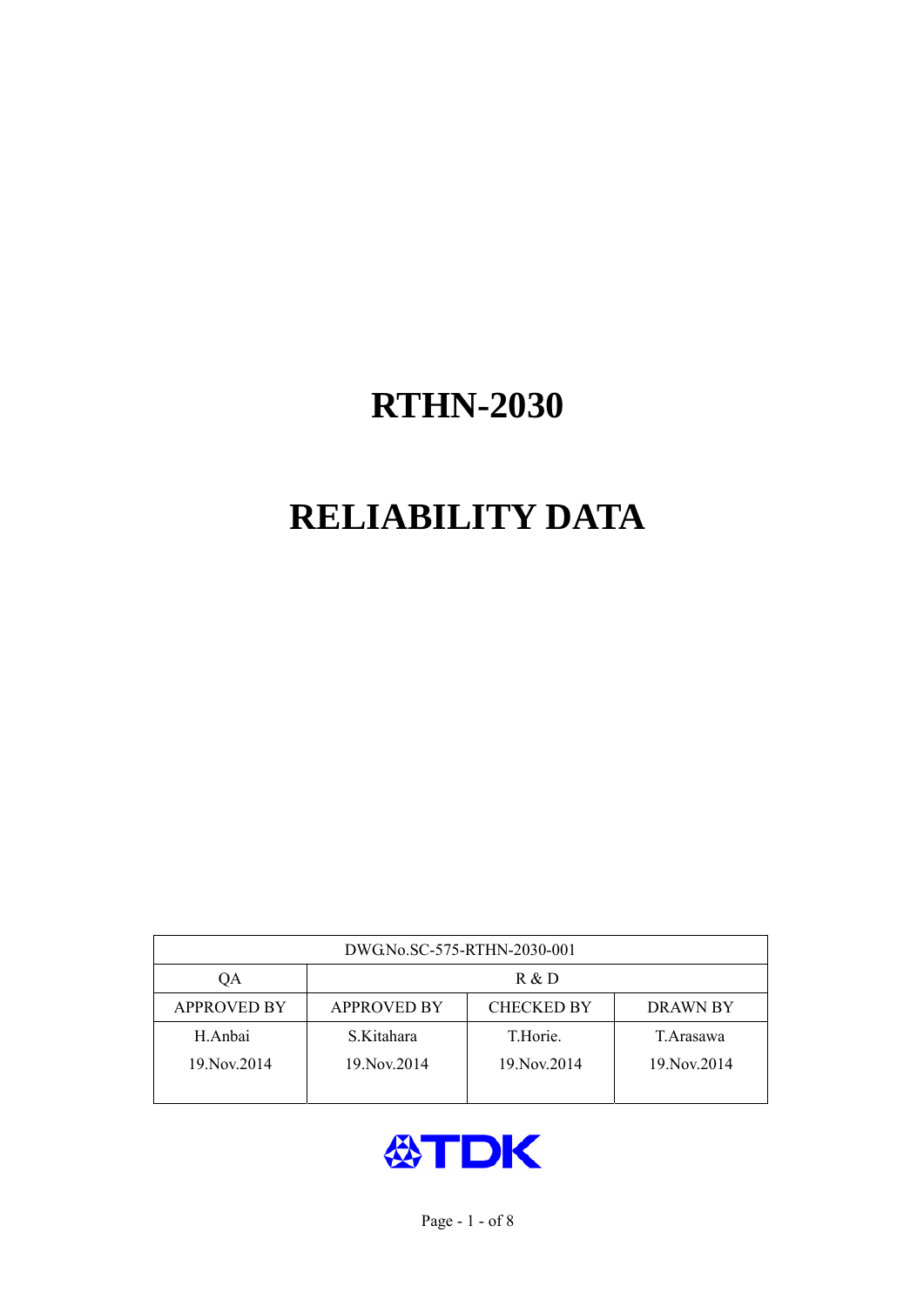#### INDEX

|                                     | Page   |
|-------------------------------------|--------|
| 1. Calculated Values of MTBF        | Page-3 |
| 2. Vibration Test                   | Page-4 |
| 3. Heat Cycle Test                  | Page-5 |
| 4. Humidity Test                    | Page-6 |
| 5. High Temperature Resistance Test | Page-7 |
| 6. Low Temperature Storage Test     | Page-8 |
|                                     |        |

The following data are typical values. As all units have nearly the same characteristics, the data to be considered as ability values.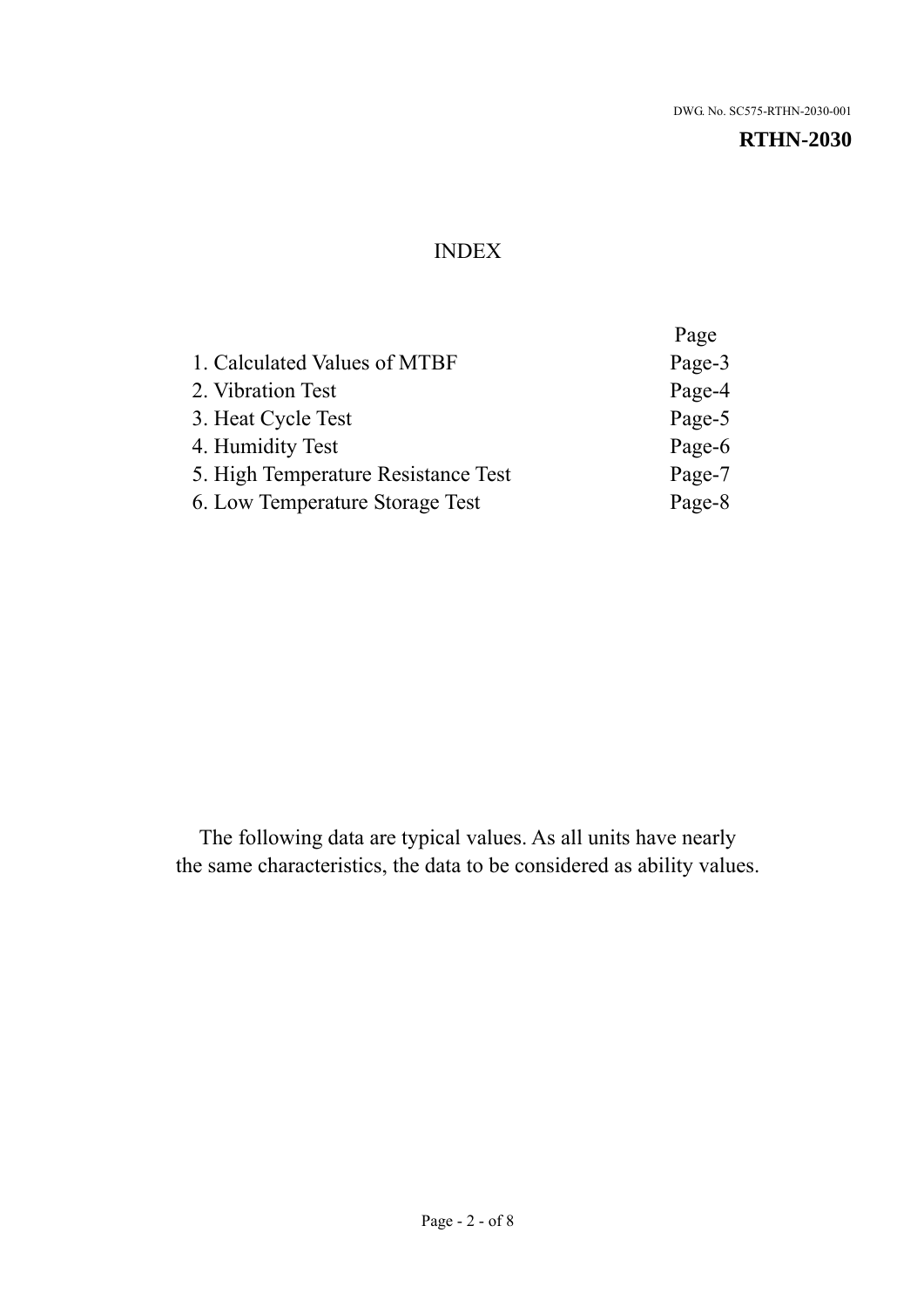1. Calculated Values of MTBF

MODEL:RTHN-2030

(1)Calculating Method

Calculated Based on parts stress Reliability projection of MIL-HDBK-217F NOTICE2.

Individual failure rates  $\lambda$  G is given to each part and MTBF is

Calculated by the count of each part.

$$
MIBF = \frac{1}{\lambda_{\text{expap}}} = \frac{1}{\sum_{i=1}^{n} N_i (\lambda_{\text{G}} \pi_Q)_i} \times 10^6 \text{ (hours)}
$$

| $\lambda$ equip | : Total equipment failure rate (Failure / $10^6$ Hours)         |
|-----------------|-----------------------------------------------------------------|
| $\lambda$ G     | : Generic failure rate for the <i>i</i> th generic part         |
|                 | (Failure/ $10^6$ Hours)                                         |
| Ni              | : Quantity of i th generic part                                 |
| N               | : Number of different generic part categories                   |
| $\pi Q$         | : Generic quality factor for the i th generic part( $\pi Q=1$ ) |

## (2)MTBF Values

GF: Ground, Fixed

 $MTBF = 2,160,574$  (Hours)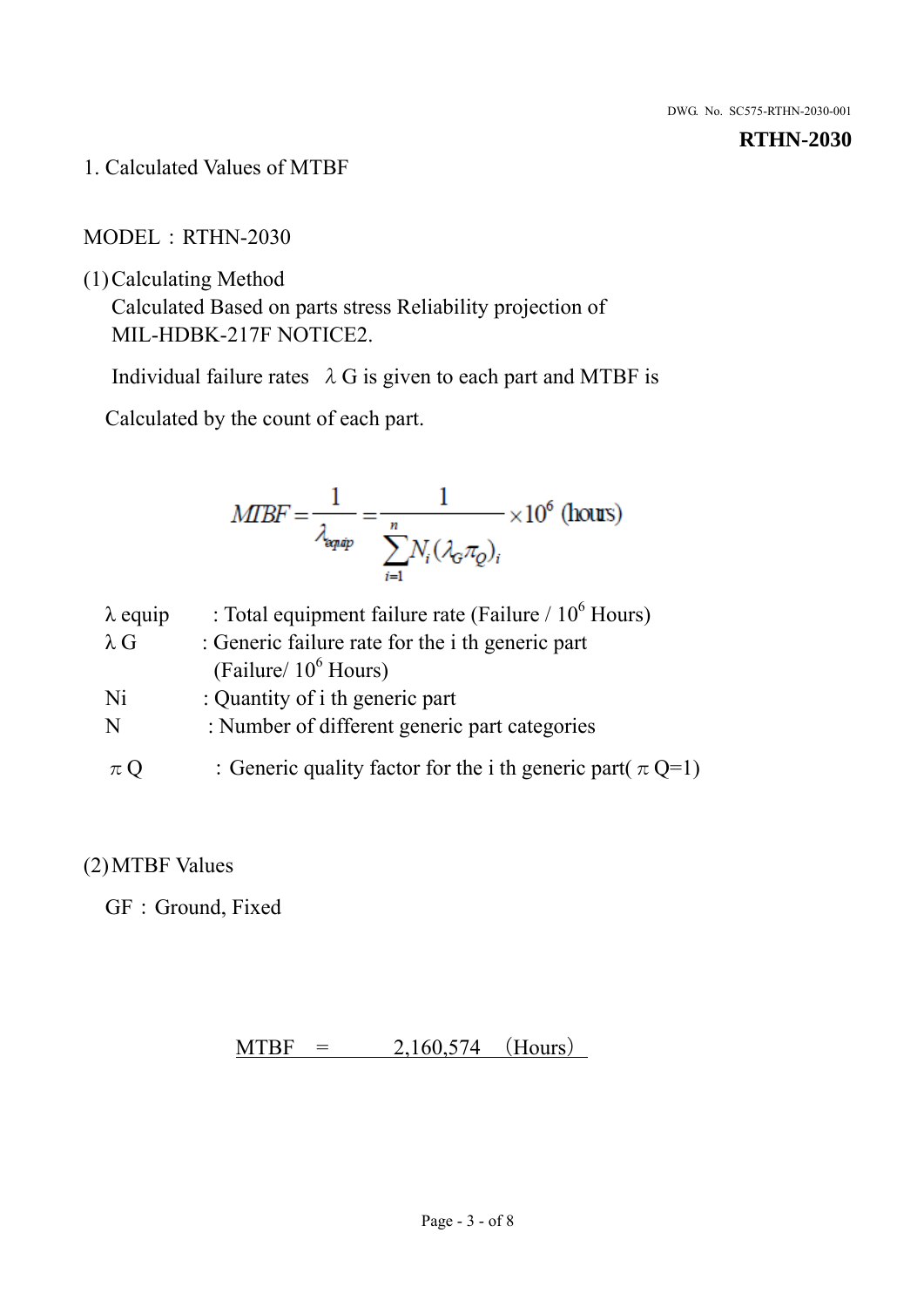#### 2. Vibration Test

#### MODEL: RTHN-2030 (Representation Product : RTHN-5150)

- (1)Vibration Test Class Frequency Variable Endurance Test
- (2)Equipment Used Controller VS-1000-6, Vibrator 905-FN (IMV CORP.)
- (3)The Number of D.U.T (Device Under Test) 2 units
- (4) Test Conditions Frequency : 10~55Hz Amplitude : 0.7mm,Sweep for 1 min. Dimension and times : X,Y and Z Directions for 0.5 hours each.
- (5)The Method Fix the D.U.T on the fitting-stage
- (6)Test Results PASS

| $\sim$ $\blacksquare$             |                                                  |                   |                    |                   |
|-----------------------------------|--------------------------------------------------|-------------------|--------------------|-------------------|
| Check item                        | Spec.                                            |                   | <b>Before Test</b> | After Test        |
| Attenuation(dB)                   | Differential Mode: 25dB min.                     | $0.2$ MHz         | 75.15              | 75.10             |
|                                   |                                                  | 30 MHz            | 56.05              | 56.05             |
|                                   | Common Mode: 25dB min.                           | $0.1$ MHz         | 32.80              | 32.80             |
|                                   |                                                  | $10 \text{ MHz}$  | 38.70              | 38.20             |
| Leakage Current (mA)              | 5mA max. (500V, 60Hz)                            | Line1             | 2.68               | 2.67              |
|                                   |                                                  | Line <sub>2</sub> | 2.68               | 2.67              |
|                                   |                                                  | Line3             | 2.69               | 2.68              |
| DC Resistance (m $\Omega$ )       | $6m\Omega$<br>max.                               |                   |                    | 2.54              |
| <b>Test Voltage</b>               | $L-L$ : 2192Vdc 60sec.<br>$L-E$ : 2500Vac 60sec. |                   |                    |                   |
|                                   |                                                  |                   | OK.                | OK                |
| Isolation Resistance(M $\Omega$ ) | $100M\Omega$ min.(500Vdc 60sec.)                 |                   | $1.0 \times 10^7$  | $1.0 \times 10^7$ |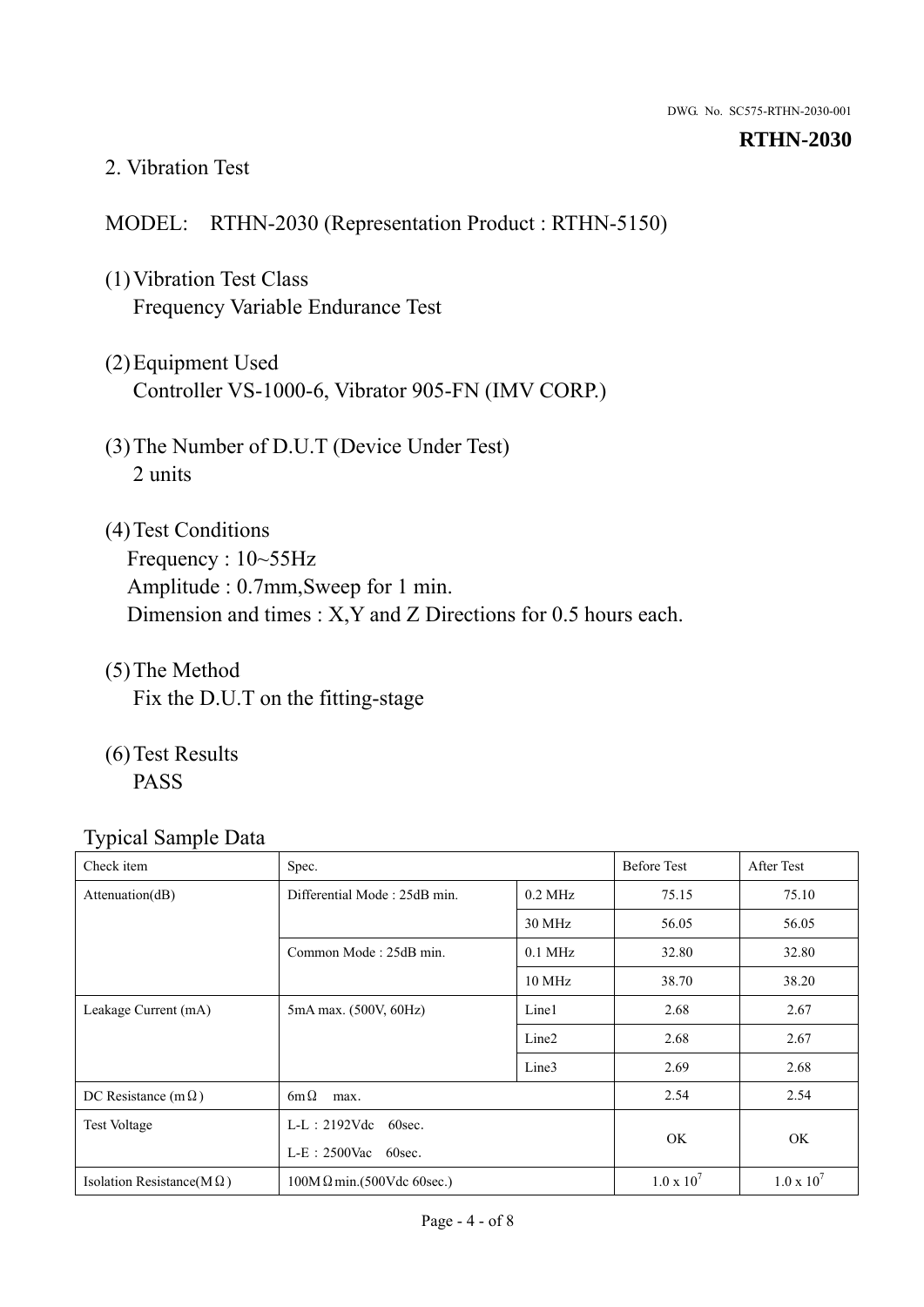# 3. Heat Cycle Test

### MODEL: RTHN-2030 (Representation Product : RTHN-5150)

## (1)Equipment Used TEMPERATURE CHAMBER TSA-71H-W (ESPEC CORP.)

- (2)The Number of D.U.T (Device Under Test) 2 units
- (3)Test Conditions

Ambient Temperature : -25~+85℃ Test Cycles: 100 cycles



(4)The Method

Before the test check if there is no abnormal characteristics and put the D.U.T in the testing chamber. Then test it in the above cycles, After the test is completed leave it for 1 hour at room temperature and check it if there is no abnormal each characteristics.

(5)Test Results PASS

| Check item                        | Spec.                                            |                   | <b>Before Test</b>  | After Test        |
|-----------------------------------|--------------------------------------------------|-------------------|---------------------|-------------------|
| Attenuation(dB)                   | Differential Mode: 25dB min.                     | $0.2$ MHz         | 68.95               | 73.65             |
|                                   |                                                  | 30 MHz            | 57.70               | 54.75             |
|                                   | Common Mode: 25dB min.                           | $0.1$ MHz         | 33.50               | 31.50             |
|                                   |                                                  | 10 MHz            | 40.25               | 40.40             |
| Leakage Current (mA)              | 5mA max. (500V, 60Hz)                            | Line1             | 2.69                | 2.63              |
|                                   |                                                  | Line <sub>2</sub> | 2.67                | 2.65              |
|                                   |                                                  | Line3             | 2.67                | 2.65              |
| DC Resistance (m $\Omega$ )       | $6m\Omega$<br>max                                |                   |                     | 2.44              |
| <b>Test Voltage</b>               | $L-L: 2192Vdc$<br>60sec<br>$L-E$ : 2500Vac 60sec |                   |                     |                   |
|                                   |                                                  |                   | OK.                 | OK                |
| Isolation Resistance( $M\Omega$ ) | $100M\Omega$ min.(500Vdc 60sec.)                 |                   | $1.0 \times 10^{7}$ | $1.0 \times 10^7$ |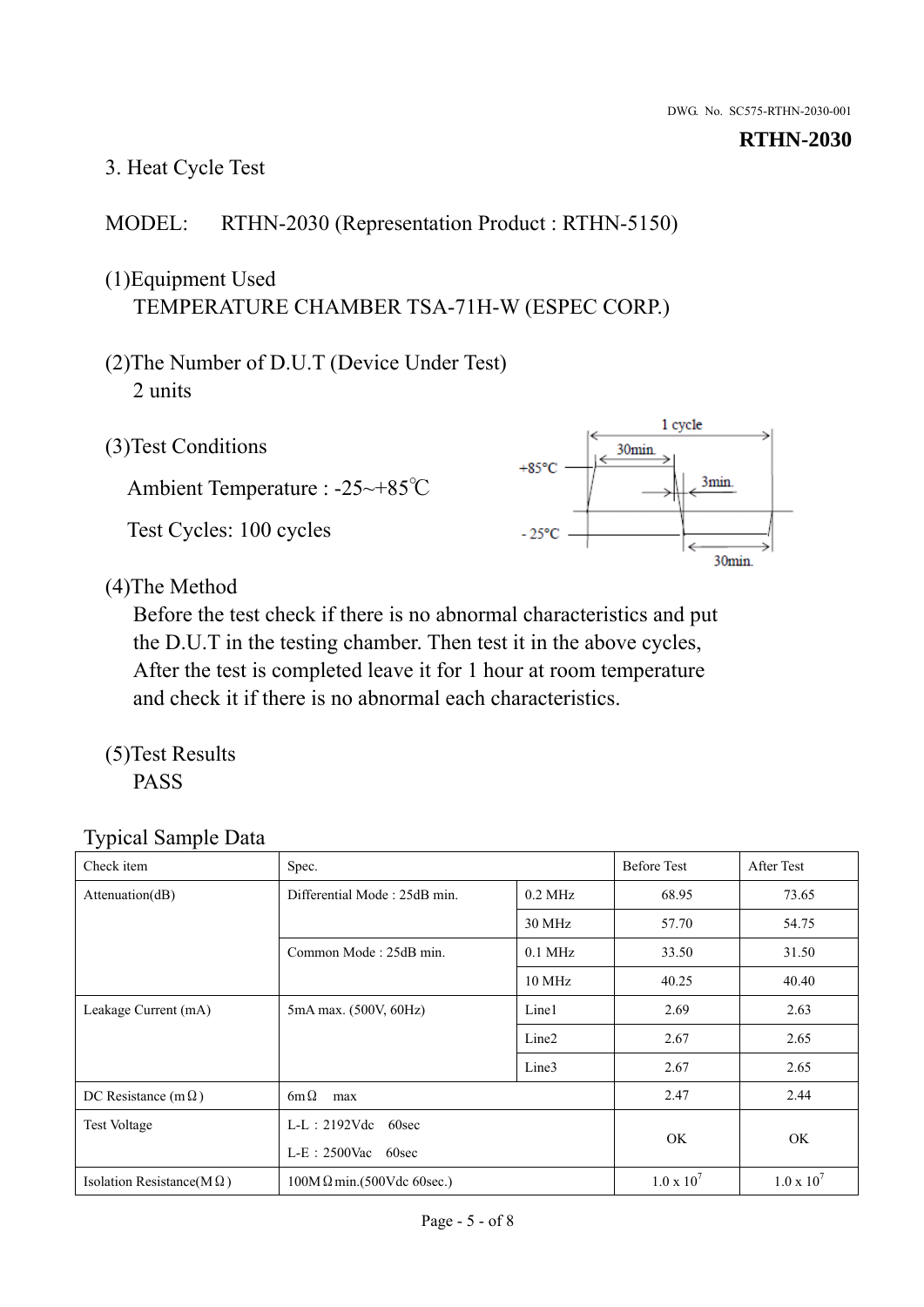#### 4. Humidity Test

## MODEL: RTHN-2030 (Representation Product : RTHN-5150)

# (1)Equipment Used TEMP. & HUMID. CHAMBER PR-4KT (ESPEC CORP.)

- (2)The Number of D.U.T (Device Under Test) 2 units
- (3)Test Conditions

Ambient Temperature : +40℃

Test Times: 500 hours Ambient Humidity: 90~95%RH No Dewdrop

#### (4)The Method

Before the test check if there is no abnormal characteristics and put the D.U.T in the testing chamber. Then test it in the above conditions. After the test is completed leave it for 1 hour at room temperature and check it if there is no abnormal each characteristics.

#### (5)Test Results PASS

| Check item                        | Spec.                                     |                        |                   | <b>After Test</b> |
|-----------------------------------|-------------------------------------------|------------------------|-------------------|-------------------|
| Attenuation(dB)                   | Differential Mode: 25dB min.<br>$0.2$ MHz |                        | 71.45             | 74.75             |
|                                   |                                           | 30 MHz                 | 54.85             | 49.00             |
|                                   | Common Mode: 25dB min.                    | $0.1$ MHz              | 33.40             | 33.50             |
|                                   |                                           | $10$ MHz               | 39.15             | 39.90             |
| Leakage Current (mA)              | 5mA max. (500V, 60Hz)                     | Line1                  | 2.71              | 2.66              |
|                                   |                                           | Line <sub>2</sub>      | 2.70              | 2.66              |
|                                   |                                           | Line3                  | 2.69              | 2.66              |
| DC Resistance (m $\Omega$ )       | $6m\Omega$<br>max.                        |                        |                   | 2.44              |
| <b>Test Voltage</b>               | $L-L: 2192Vdc$<br>60sec.                  | $L-E$ : 2500Vac 60sec. |                   |                   |
|                                   |                                           |                        |                   | <b>OK</b>         |
| Isolation Resistance(M $\Omega$ ) | $100M\Omega$ min.(500Vdc 60sec.)          |                        | $1.0 \times 10^7$ | $1.0 \times 10^7$ |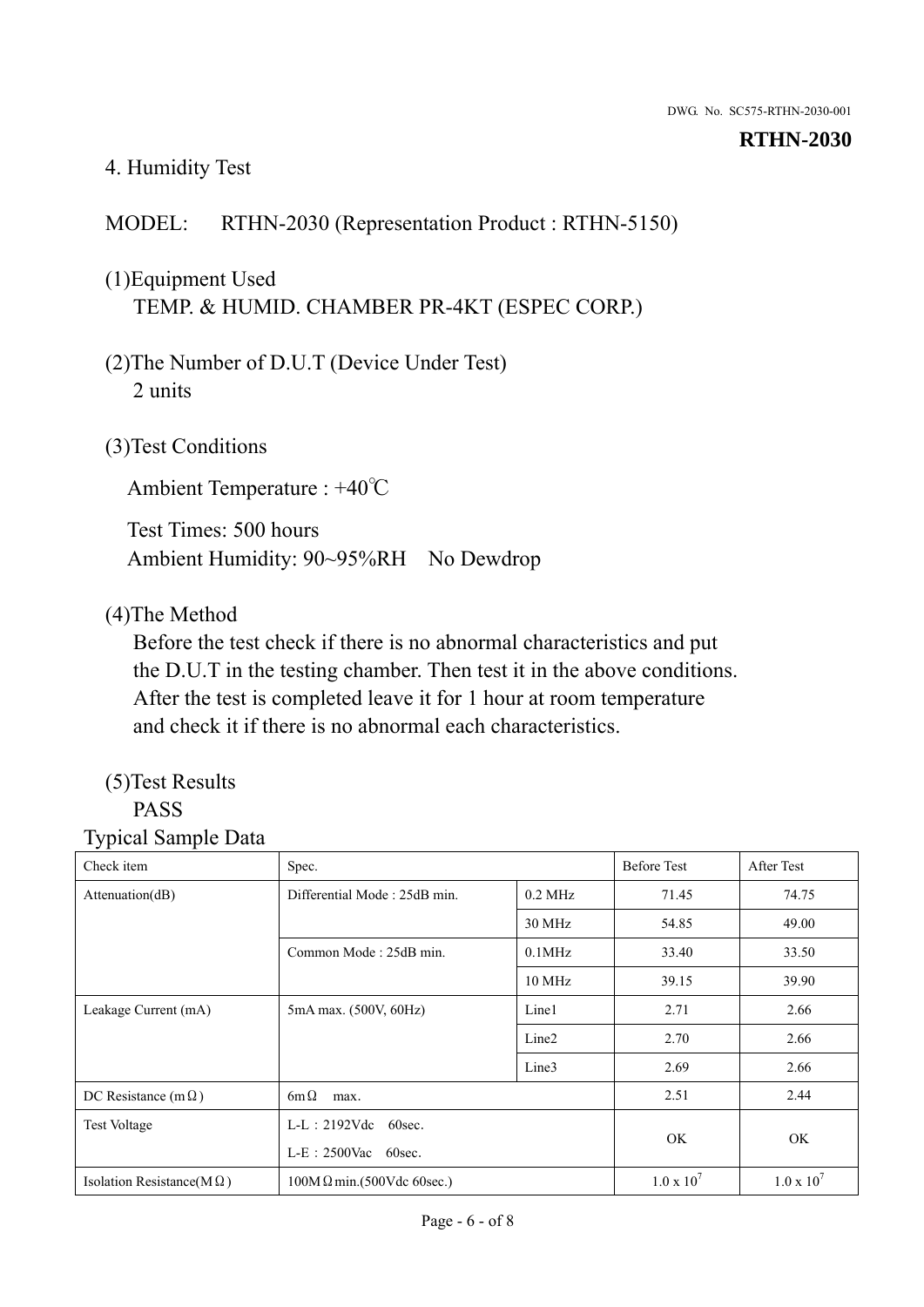#### 5. High Temperature Resistance Test

#### MODEL: RTHN-2030 (Representation Product : RTHN-5300)

# (1)Equipment Used TEMPERATURE CHAMBER PHH-300 (ESPEC CORP.)

- (2)The Number of D.U.T (Device Under Test) 2 units
- (3)Test Conditions

Ambient Temperature : +50℃

Test Times: 500 hours Operating: DC 300A

#### (4)The Method

Before the test check if there is no abnormal characteristics and put the D.U.T in the testing chamber. Then test it in the above conditions. After the test is completed leave it for 1 hour at room temperature and check it if there is no abnormal each characteristics.

#### (5)Test Results PASS

| - 11                              |                                                    |                   |                    |                   |
|-----------------------------------|----------------------------------------------------|-------------------|--------------------|-------------------|
| Check item                        | Spec.                                              |                   | <b>Before Test</b> | After Test        |
| Attenuation(dB)                   | Differential Mode: 25dB min.                       | $0.2$ MHz         | 75.80              | 78.15             |
|                                   |                                                    | 30 MHz            | 34.25              | 38.60             |
|                                   | Common Mode: 25dB min.                             | $0.5$ MHz         | 34.15              | 34.40             |
|                                   |                                                    | 6 MHz             | 38.60              | 29.55             |
| Leakage Current (mA)              | 5mA max. (500V, 60Hz)                              | Line1             | 2.72               | 2.65              |
|                                   |                                                    | Line <sub>2</sub> | 2.72               | 2.66              |
|                                   |                                                    | Line3             | 2.72               | 2.66              |
| DC Resistance (m $\Omega$ )       | $2m\Omega$<br>max.                                 |                   | 1.02               | 0.99              |
| <b>Test Voltage</b>               | $L-L: 2192Vdc$<br>60sec.<br>$L-E$ : 2500Vac 60sec. |                   |                    |                   |
|                                   |                                                    |                   | <b>OK</b>          | OK.               |
| Isolation Resistance(M $\Omega$ ) | $100M \Omega min.(500Vdc 60sec.)$                  |                   | $1.0 \times 10^7$  | $1.0 \times 10^7$ |